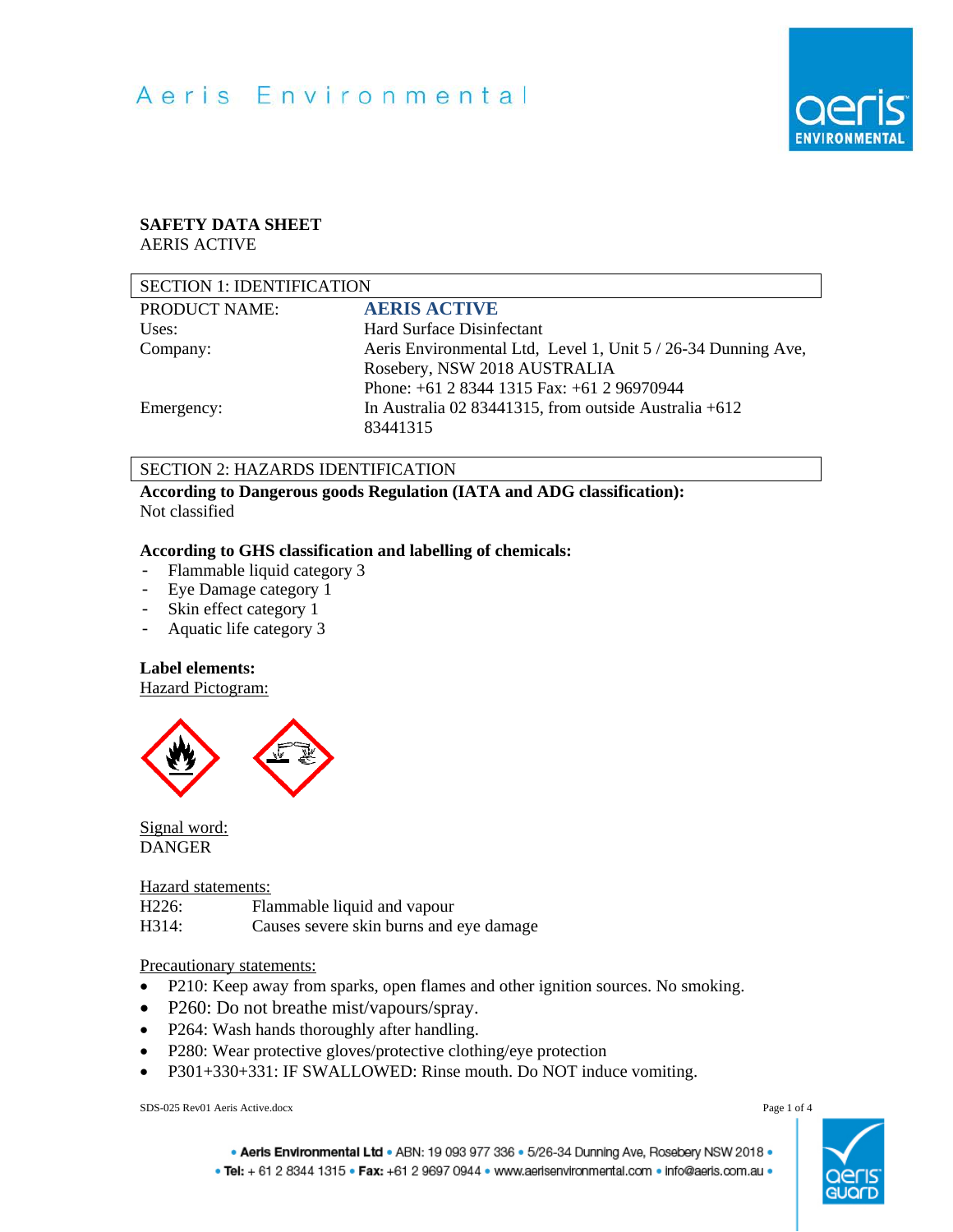- P303+361+353: IF ON SKIN (or hair): Take off immediately all contaminated clothing. Rinse skin with water/shower.
- P363: Wash contaminated clothing before reuse.
- P304+340: IF INHALED: Remove person to fresh air and keep comfortable for breathing.
- P310: Immediately call a POISON CENTER/doctor.
- P305+351+338: IF IN EYES: Rinse cautiously with water for several minutes. Remove contact lenses if present and easy to do – continue rinsing.
- P405: Store locked up.
- P501: Dispose of contents/container in accordance with local/regional/national/international regulation.

| <b>SECTION 3: COMPOSITION AND INFORMATION ON INGREDIENTS</b> |               |            |
|--------------------------------------------------------------|---------------|------------|
| Ingredients                                                  | CAS Number    | $\%~W/W$   |
| Ethanol                                                      | $64 - 17 - 5$ | $5 - 20$   |
| Benzalkonium chloride                                        | 63449-41-2    | $0.5 - 2$  |
| Hydrogen peroxide                                            | 7722-84-1     | 5.9        |
| Ingredients determined not to be hazardous                   | <b>NA</b>     | up to $40$ |
| Water                                                        | 7732-18-5     | qs100      |

| <b>SECTION 4: FIRST AID</b> |                                                                 |
|-----------------------------|-----------------------------------------------------------------|
| Eye contact:                | Rinse cautiously with water for several minutes. Remove contact |
|                             | lenses if present and easy to $do$ – continue rinsing. If eye   |
|                             | irritation persists get medical advice/attention.               |
| Skin or clothing contact:   | IF ON SKIN (or hair): Take off immediately all                  |
|                             | contaminated clothing. Rinse skin with water/shower.            |
| Ingestion:                  | Immediately rinse mouth with water. If swallowed do NOT         |
|                             | induce vomiting. Give water to drink. Seek medical attention if |
|                             | symptoms develop.                                               |
| Inhalation:                 | IF INHALED: Remove person to fresh air and keep                 |
|                             | comfortable for breathing.                                      |

Medical attention and special treatment: Treat symptomatically.

## SECTION 5: FIRE-FIGHTING MEASURES

## Extinguishing media

Use water spray, alcohol resistant foam, dry chemical, carbon dioxide to extinguish.

Special hazards arising from the substance or mixture:

Hazardous decomposition products may be released during prolonged heating: smoke, carbon monoxide and carbon dioxide.

Advice for firefighters: Exercise caution when fighting any chemical fire.

SDS-025 Rev01 Aeris Active.docx Page 2 of 4



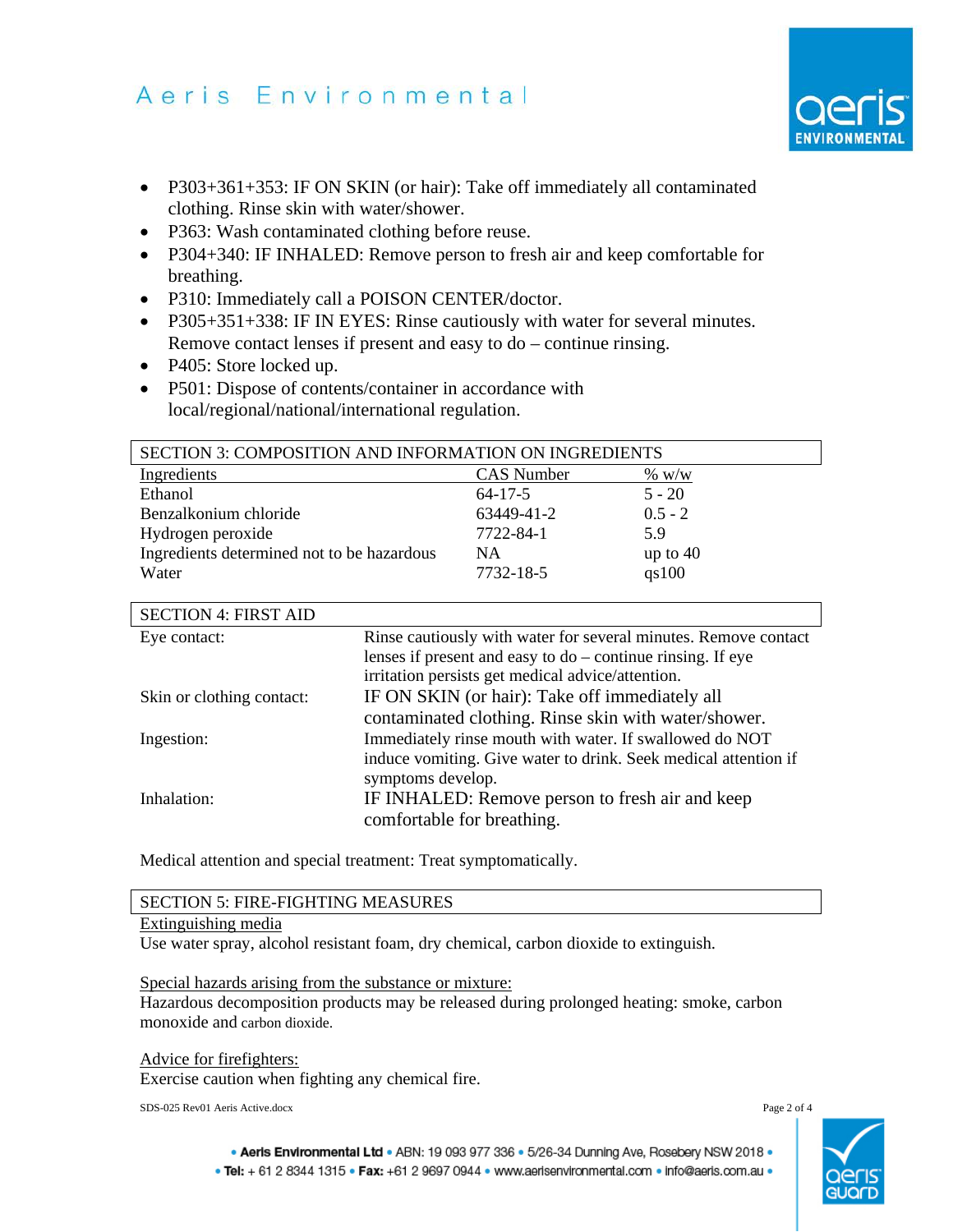

### Protective equipment for firefighters:

Use self- contained breathing apparatus. Do not enter fire area without proper protective equipment, including respiratory protection. Wear a self-contained breathing apparatus.

### Other information:

Hazardous decomposition products may be released during prolonged heating at temperatures exceeding 100°C - smokes, carbon monoxide and dioxide.

# SECTION 6: SPILLAGE, ACCIDENTAL RELEASE MEASURES

Wear personnel protective equipment in section 8. Stop and contain the spill for salvage or absorb in inert absorbent materials. Do not let spill flow into the drainage.

# SECTION 7: HANDLING AND STORAGE

- P210: Keep away from sparks, open flames and other ignition sources. No smoking.
- P260: Do not breathe mist/vapours/spray.
- P264: Wash hands thoroughly after handling.
- P280: Wear protective gloves/protective clothing/eye protection
- P405: Store locked up

# SECTION 8: EXPOSURE CONTROL AND PERSONAL PROTECTION Exposure Limits (Safe work Australia):

| Exposure Emmis (bure work reasonance). |         |           |                            |  |                |
|----------------------------------------|---------|-----------|----------------------------|--|----------------|
| Name                                   | Cas No  | TWA (ppm) | $TWA$ (mg/m3) $STEL$ (ppm) |  | $STEL$ (mg/m3) |
| Ethyl alcohol                          | 64-17-5 | 1000      | 1880                       |  |                |

Personal protective equipment:

P280: Wear protective gloves/protective clothing/eye protection

# SECTION 9: PHYSICAL AND CHEMICAL PROPERTIES

| Form/Colour/Odour:                      | Clear to slightly hazy liquid |
|-----------------------------------------|-------------------------------|
| Solubility:                             | Soluble in water.             |
| Specific Gravity $(20^{\circ}C)$ :      | $0.92 - 1.10$                 |
| Rel Vapour Density (air=1):             | N Av                          |
| Boiling Point $(^{\circ}C)$ :           | $95 - 100^{\circ}$ C          |
| Vapour Pressure $(20^{\circ}C)$ :       | $N$ Av                        |
| Flash Point, closed cup $(^{\circ}C)$ : | $39^{\circ}$ C                |
| Sustained combustibility test:          | Does not sustain combustion   |
| pH:                                     | 4 - 7                         |

### $N Av = Not available$

| SECTION 10: STABILITY AND REACTIVITY |                                        |             |  |
|--------------------------------------|----------------------------------------|-------------|--|
| Chemical stability:                  | Stable under normal conditions of use. |             |  |
| Conditions to avoid:                 | Excessive heat.                        |             |  |
| Incompatible materials:              | Strong oxidising agents.               |             |  |
| SDS-025 Rev01 Aeris Active.docx      |                                        | Page 3 of 4 |  |